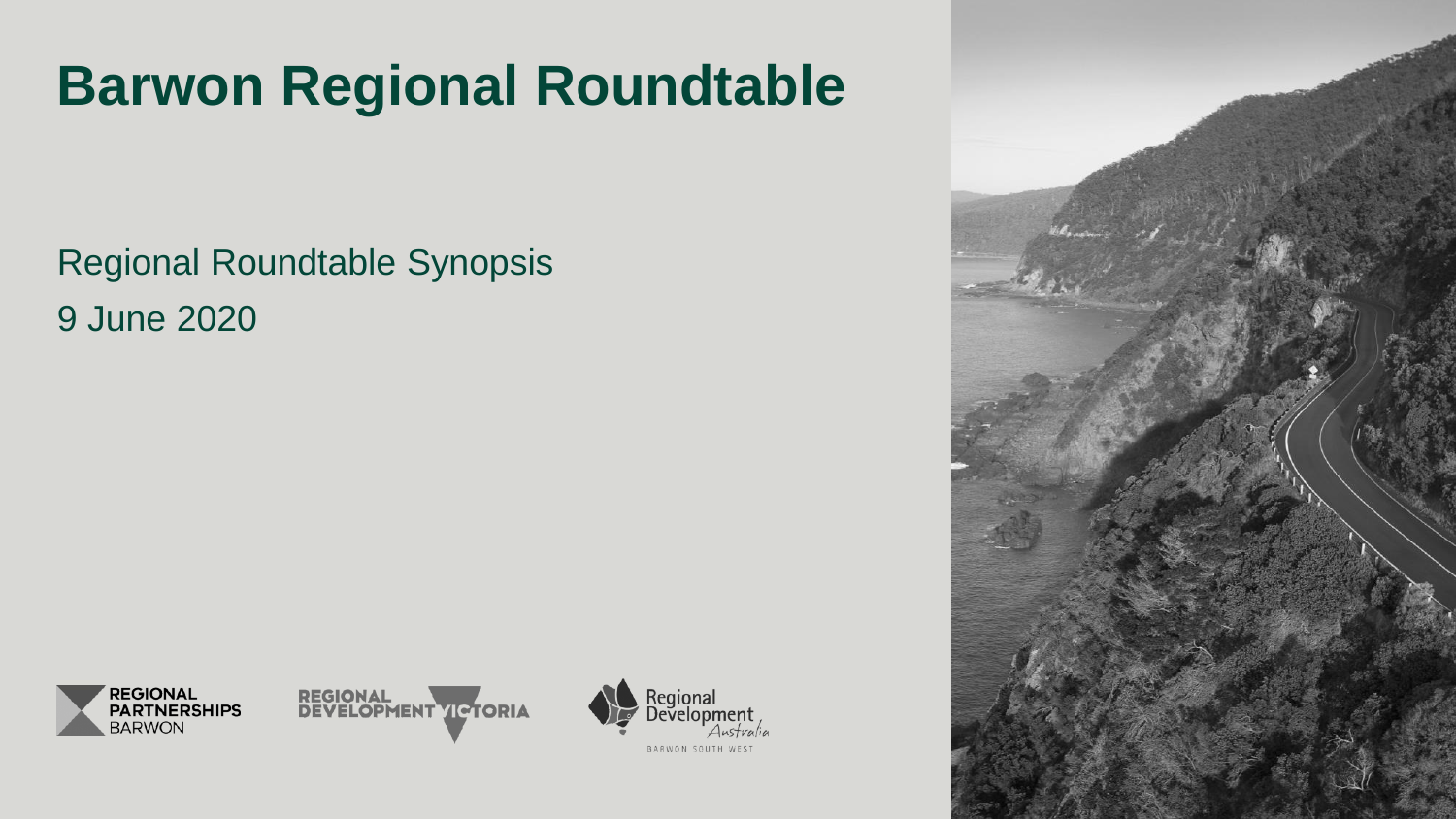### **About the roundtable**

The COVID-19 Pandemic has created unprecedented challenges for our communities, governments, industries and business.

On 9 June 2020, Barwon community and industry leaders, government and MPs came together for a roundtable discussion on the impacts of the COVID-19 pandemic on Barwon's rural and regional communities and opportunities for a strong post pandemic recovery.

This document reflects a summary of the roundtable discussion including opportunities for short, medium and long term action. It is not an exhaustive account or analysis, but serves as a record of the roundtable conversation and will inform further discussions by local Barwon leaders, government executives and regional partnership representatives.

### **Questions we asked**

- 1. Where have we felt the impacts of the pandemic most strongly?
- 2. What immediate action is needed?
- 3. What does 2025 look like for Barwon if we have undertaken a smart recovery?
- 4. What recovery actions will help us get there?

### **The Barwon region at a glance**

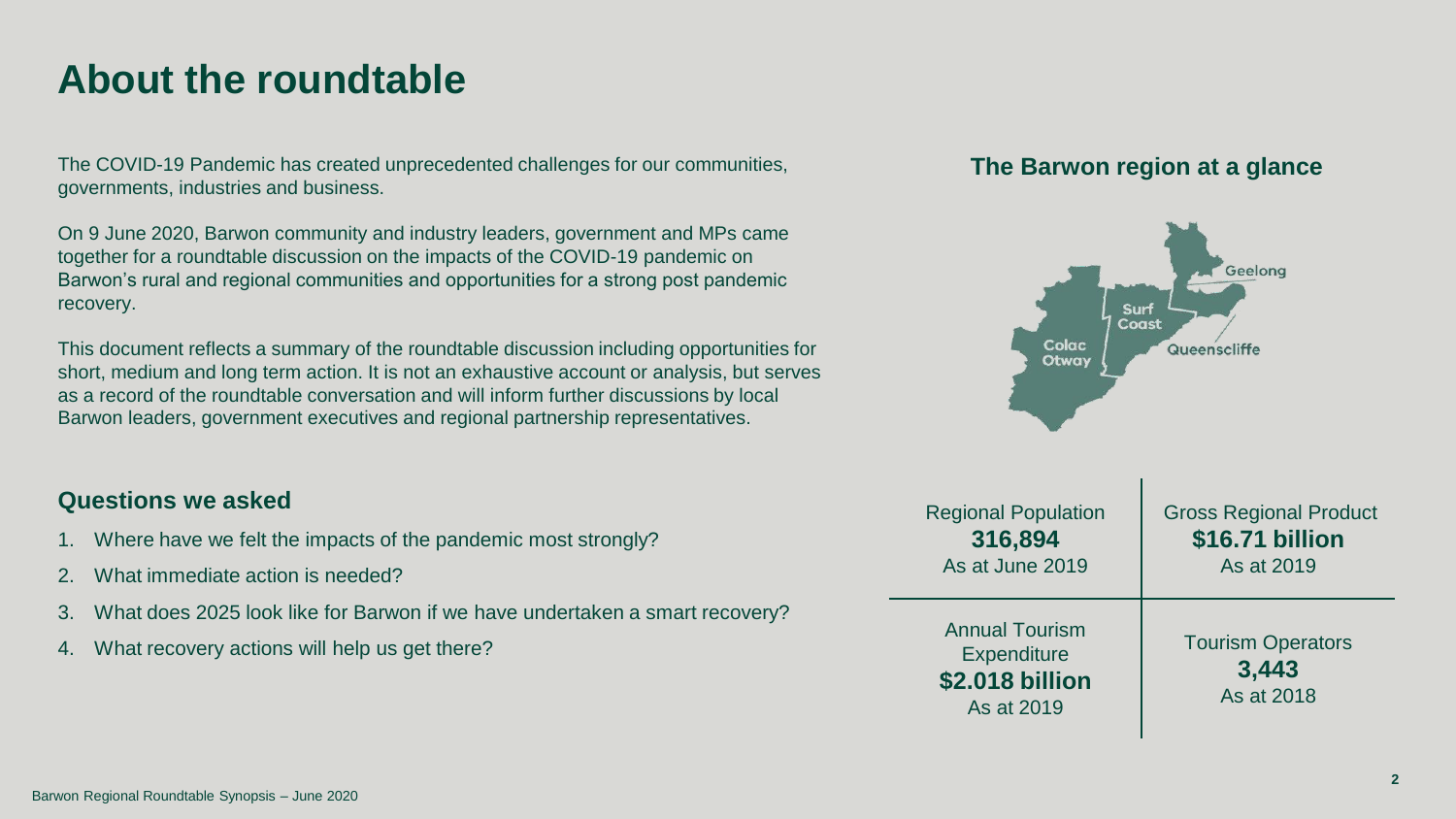# **1. Where have we felt the impacts of the pandemic most strongly?**

#### **Tourism and visitor economy**

Known for its beautiful natural landmarks, the region has a thriving tourism and visitor economy that attracts many domestic and international tourists. But border closures have significantly limited economic activity in this sector, as movement of people domestically and internationally comes to a halt. While state borders begin to ease, international travel bans are likely to remain in place for some time.

#### **Rising unemployment and vulnerability**

The pandemic has put a strain on many businesses and jobs, and there are concerns that more jobs will be lost when JobKeeper ends in September. The pandemic has also put the spotlight on social disadvantage and homelessness in the region. There are concerns that the pandemic is disproportionately impacting the homeless and disadvantaged communities further.

#### **Community health and wellbeing**

The pandemic has changed the way people in the region access health services. In particular, residents in the region have increased their use of telehealth during the COVID-19 response. Additionally, increased anxiety, unemployment and health concerns have had an impact on residents' mental health and wellbeing.

#### **Digital connectivity**

Working and learning from home has highlighted the 'digital divide' between metropolitan areas of Melbourne and regional and rural communities. The region has experienced inadequate mobile coverage, lack of fast broadband and digital connectivity, more so than our metropolitan counterparts. Similarly, online learning can be a challenge for some parts of the region. There is a need to enhance digital equity and infrastructure and build greater

#### digital literacy in the regions.

#### **Children and young people**

The restrictions have greatly impacted children and young people. Home schooling has disrupted the way children and young people learn. Young adults who make up the casual workforce in hospitality and the arts have also been impacted. There is a risk that young adults who are not connected to education or employment over a long period of time may become disengaged. The region is particularly concerned with the risk of youth unemployment and disengagement leading to a rise in mental health challenges for young people.

#### **Arts and culture sector**

The region is home to a vibrant arts and culture sector, with many popular, large-scale festivals and events hosted in the region throughout the year. These festivals and events also support the region's visitor economy. The sector has been heavily impacted by the COVID-19 restrictions, as event and festival organisers are forced to cancel due to lockdown and social distancing restrictions. As a result, business operators, its permanent and casual workforce and suppliers have been impacted.

*"There has been a huge hit to the arts and culture sector as a result of the closure of venues and ceasing of events"* – City of Greater Geelong

*" It is critical that young people retain their connection to education and training opportunities as once disconnected they often don't reconnect, and this is major issue for long term employment pathways"* – Regional Partnership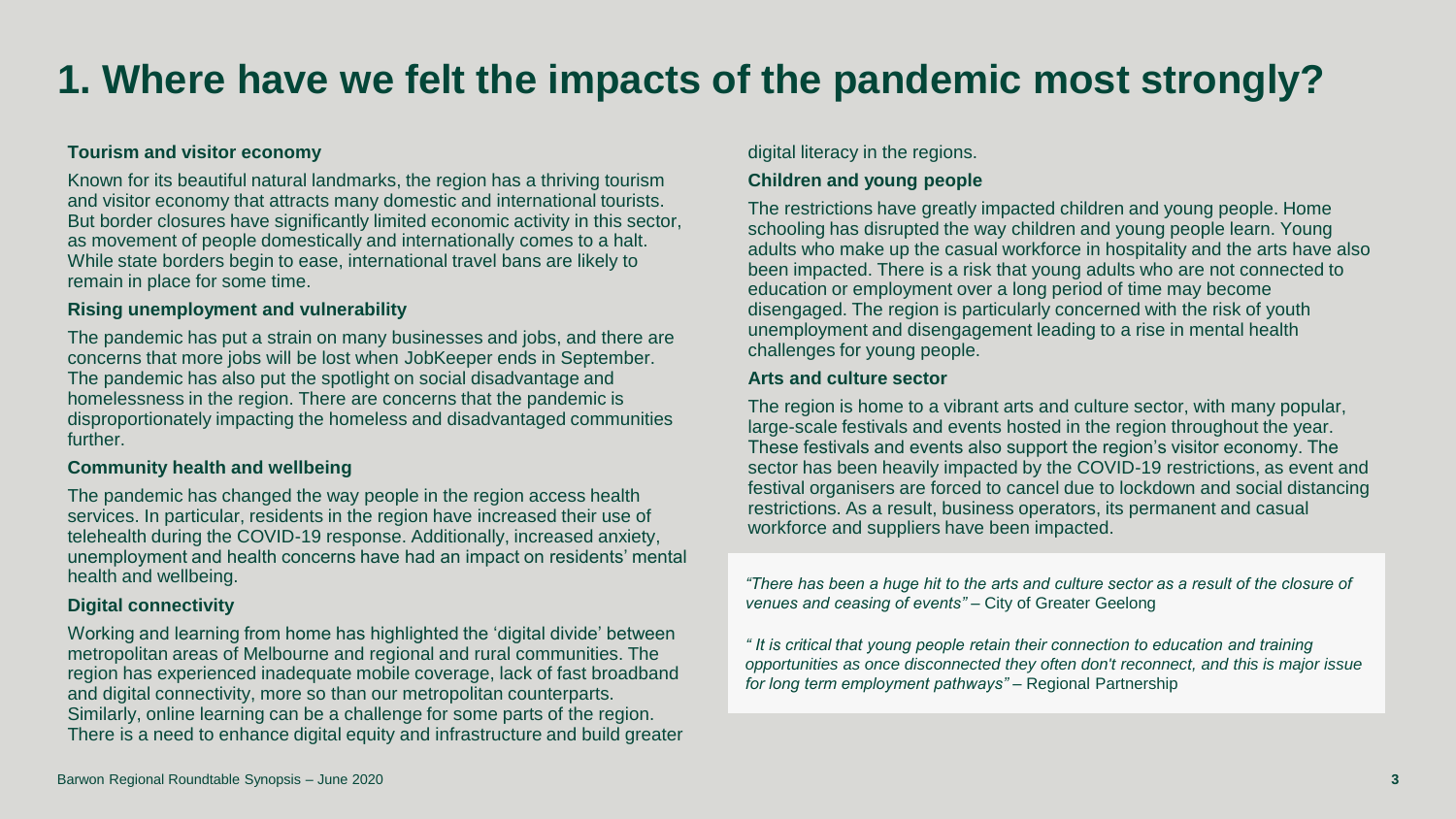# **2. What immediate action is needed?**

#### **Tourism and visitor economy**

- Market and attract domestic recreational and business-related travel. Encourage mid-week travel as restrictions ease to distribute visitor populations during the week and weekends.
- Provide economic stimulus packages that facilitate business adaptation and business transformation.
- Create safe, protected coastal environments by addressing protracted coastal erosion and inadequate tourism infrastructure.

#### **Industry, business and infrastructure**

- Stimulate the local economy, support local businesses, embed local jobs in government funded regional projects and support inclusion of regional principles (like GROW). Identify short term employment opportunities that can lead to longer term opportunities for the region and supporting local procurement.
- Drive innovation and entrepreneurship, plan for the future by recognising the horizon has changed.
- Build capability (inc.digital) to respond with reliable infrastructure, capacity to transform and harness technology for agile business models.
- Work with Aboriginal communities to find opportunities to promote Aboriginal tourism and create experiences for visitors to connect with Aboriginal culture and history in the region.
- Build on existing manufacturing experience and expertise in the region to revitalise the region's advanced manufacturing industry and empower onshore supply chains.
- Fast track funding and implementation of major projects in the region already approved and committed to in the Geelong City Deal, prioritising building and construction jobs.
- Support development of transport corridors infrastructure and fortify rail, road, freight and port terminals (such as Avalon, Spirit of Tasmania).

#### **Jobs and education**

- Amplify connectivity for schools to support online learning platforms by addressing digital affordability and accessibility issues.
- Provide structured education, workplace support for programs (VCAL) via digital platforms, alternatives such as microcredentials, incentivised funding to kick start apprenticeships, training to retain connections, upskill or reskill workforce.
- Work with the local Aboriginal community to revitalise the Kitjarra Aboriginal Education Centre and ensure meaningful engagement and education service response that is lead by the Aboriginal and Torres Strait Islander communities.
- Collaborate with Deakin University to provide additional financial and social support to displaced international students, along with communication and marketing activities to rapidly rebuild Australia's reputation as a safe, caring and desirable destination for the multibillion dollar international student market.

#### **Healthy and Resilient Communities**

- Support precinct development (like Northern Arc), mental health and community programs (like Vital Communities) to improve infrastructure and foster prosperity.
- Intensive and earlier intervention, to support integrated family centred practices across the Barwon Blueprint - Continuum of support.
- Support for Social Housing across the region, including the identification of suitable State Government land for social housing

#### **Digital connectivity**

- Address immediate digital infrastructure needs, including enhancing mobile coverage in some areas of the region and improving access to business grade broadband to support improved digital connectivity.
- Ensure children and families have the hardware and digital tools (e.g. laptops, internet) they need to support home learning.
- There is an immediate need to pivot to telehealth. Some health services such as Barwon Health have pivoted to a substantial use of telehealth during the COVID-19 response period and are currently evaluating the telehealth program with support from Deakin University. **<sup>4</sup>**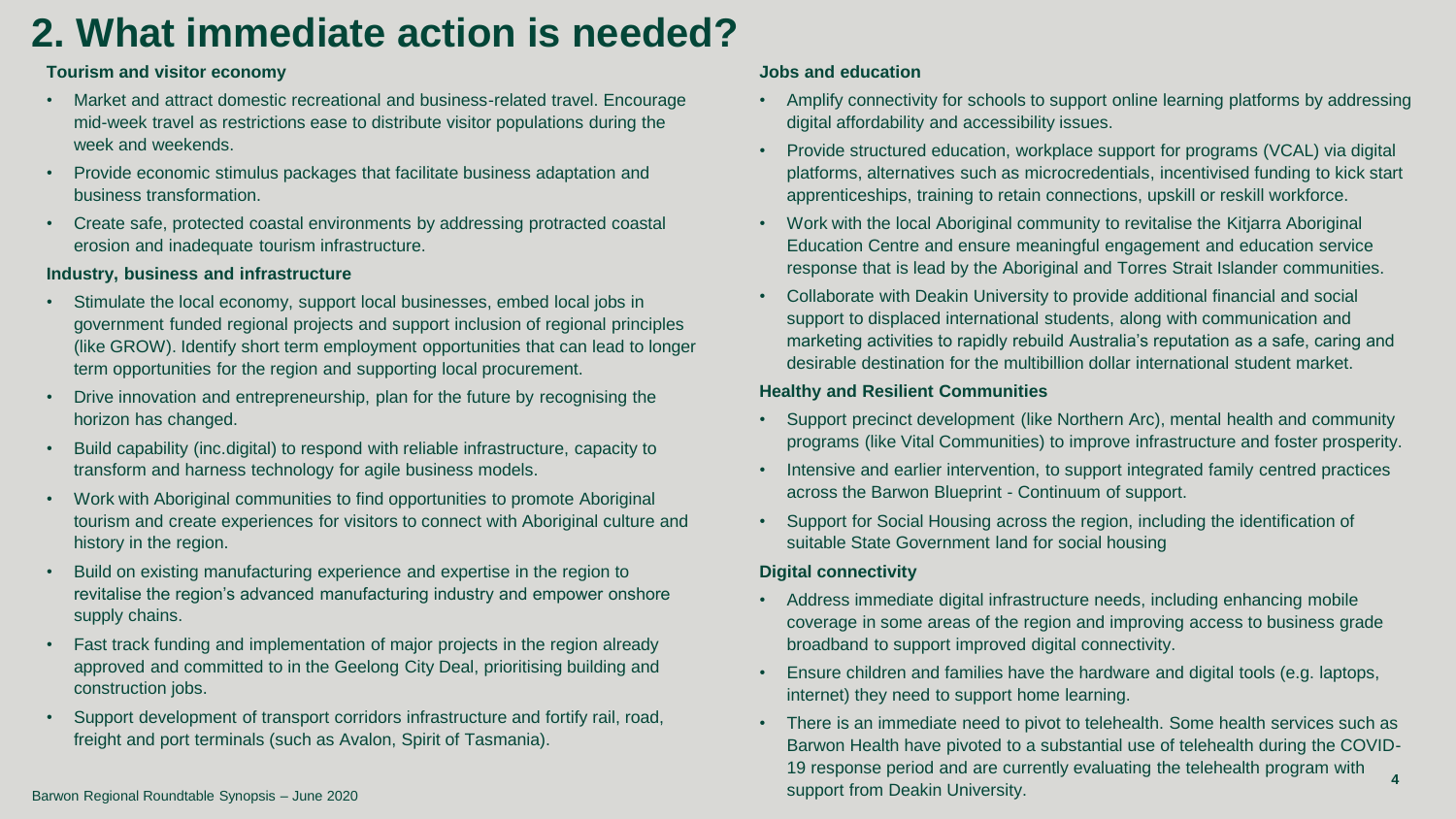# **3. What does 2025 look like for Barwon if we have undertaken a smart recovery?**

The region's prosperity is shared by all. We have a fairer, more inclusive and resilient community.

Our young people are connected and engaged in their communities. They are excited about the future of the region.

Our Aboriginal communities thrive and enjoy the social, economic and environmental outcomes of our region. Aboriginal arts and culture are celebrated and recognised throughout the region.

Our region attracts visitors from all over Australia, the world and we have a thriving visitor economy. Visitors enjoy a diverse range of experiences in the region, stay for longer and return more often.

Our local economies support high value agriculture and are home to sustainable high value food precincts that are critical to the nation's food security.

Our region is connected by public transport, roads and rail. At the same time, our region is digitally connected to the rest of Victoria, the nation and globally.

We are known as leaders in digital connectivity, sustainability and the green economy. Our local economy, renewable energy sector is thriving and is a vital part of Australia's future landscape.

Our arts and culture sector is thriving, providing employment opportunities to local artists and attracting both domestic and international visitors.

*"We need to make sure that by 2025 we have proactively worked with our Traditional Owners to ensure they are included in all outcomes for our region"*  – Regional Partnership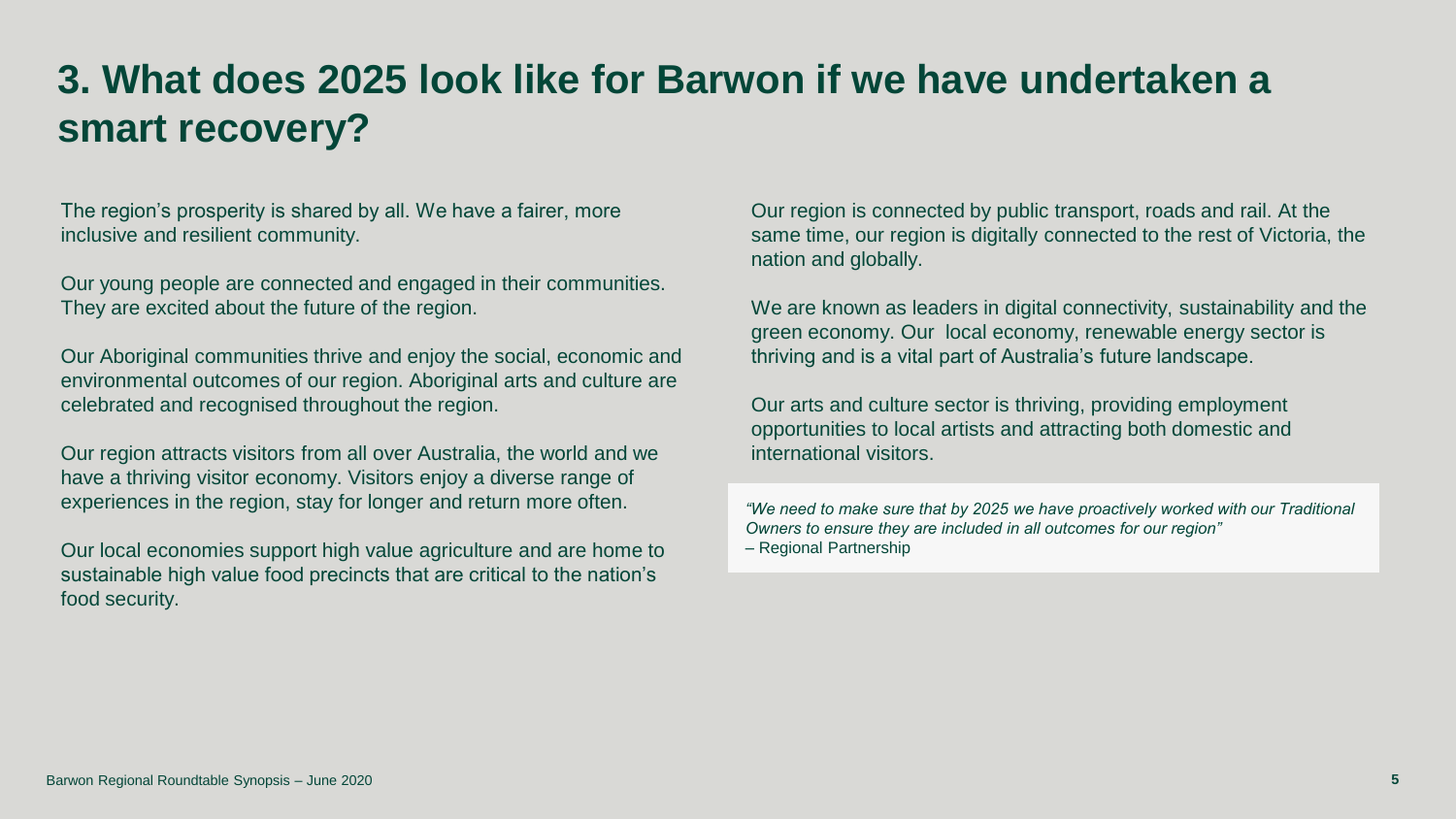# **4. What recovery actions will help us get there?**

#### **Creating a fairer Barwon**

- To build a fairer Barwon and address social and economic disadvantage, the region should take a holistic and integrated approach across five domains which includes housing, health and wellbeing, employment, education and people's connectedness to their communities.
- There is an opportunity to create a more equitable community by supporting and providing economic opportunities for disadvantaged communities.

#### **Skills and education**

- Invest in building a stronger regional education system focused on skills development and bridging stronger links between students and employers.
- Provide training and skills development in priority growth areas such as high value agriculture, renewable energy and advanced manufacturing.
- Facilitate domestic and international labour mobility pathways enabling employers to directly recruit skilled jobseekers to address key skills gaps.

#### **Industry and business**

- Continue investment in Central Geelong revitalisation and infrastructure to support and stimulate private sector investment.
- Continue to plan for growth, both greenfield and infill development and investing in the appropriate infrastructure (this will provide jobs for the region).
- Fast track investment from the Victorian Higher Education Investment Fund to establish a National Centre of Composite Materials at Deakin University's Geelong Future Economy Precinct.
- Progress internationally significant icons such as CORA and Eden Project Anglesea to improve product reputation leading to extended visits.

• Develop an integrated transport plan across the region, with a focus on port and rail access and enhancing regional connectivity. Avalon Airport could be a key connector for regional travel in a COVID-safe environment.

#### **Environmental sustainability**

- Develop advanced circular economy and strengthen renewable energy advancements and supply chain technologies by leveraging the region's capabilities and emerging expertise.
- Strengthen the region's reputation as the most sustainable in Victoria by promoting jobs in areas such as renewable energy and green hydrogen.
- Promote action on climate change as a key driver, creator of jobs and economic prosperity for the region.

#### **Working in partnership with Aboriginal communities**

- Aboriginal communities and Traditional Owners must be at the core of everything we do.
- Arts and culture, the Geelong Arts Centre and Aboriginal tourism product development are pivotal to creating experiences for visitors to connect with our region. This will drive jobs growth and workforce development to support many sectors of the community.

*"Deakin has been pivotal in Geelong's/ the region's redevelopment particularly over the last decade in many ways. It is so important we support such an essential, visionary and proactive organisation such as Deakin"* – Barwon Water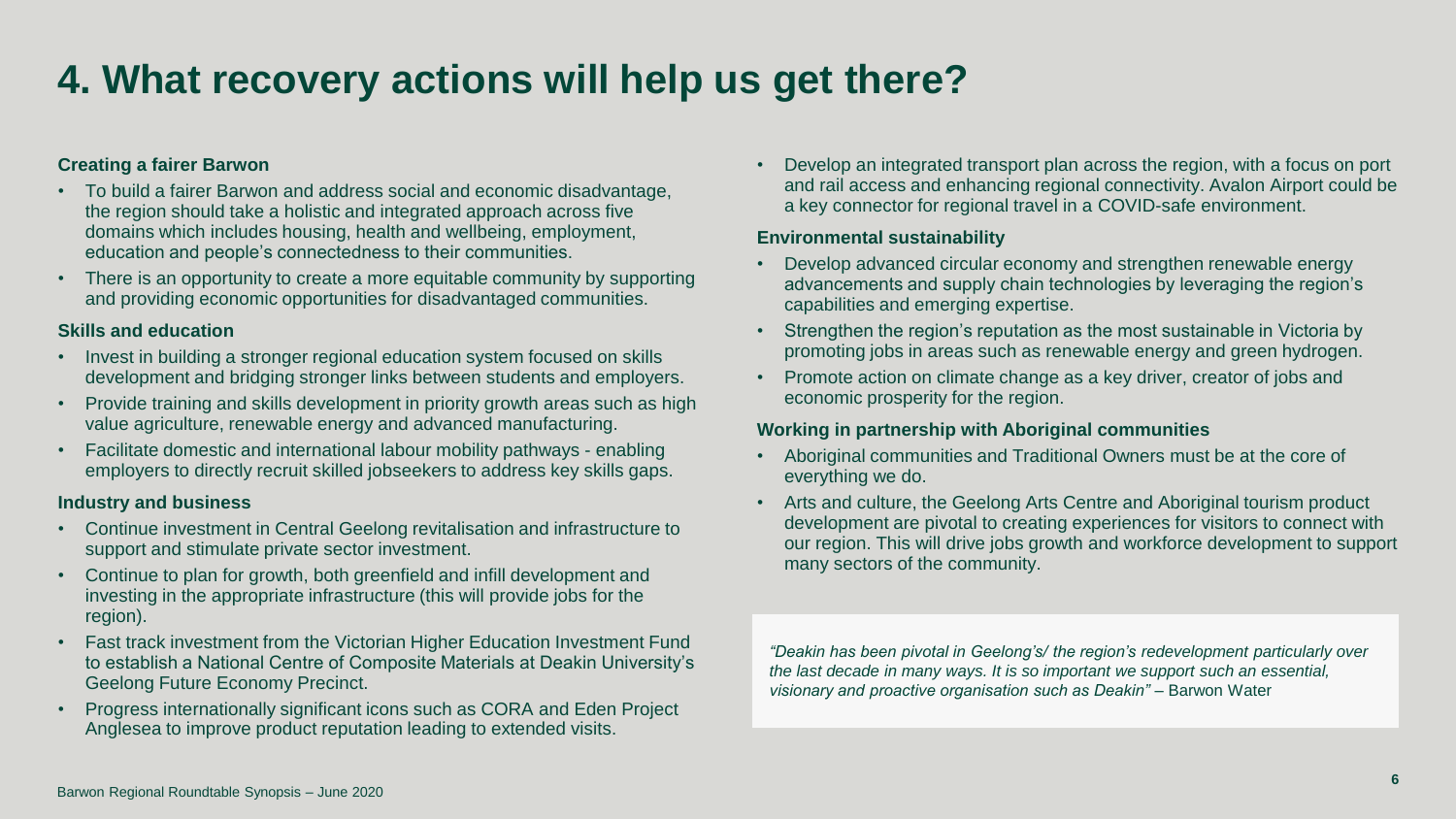### **Thank you**

### **Our contributors and attendees**

Kylie Warne, Regional Partnership Chair Kean Selway, Regional Partnership, Deputy Chair Anne -Marie Ryan, Regional Partnership Bill Mithen, Regional Partnership Corrina Eccles, Regional Partnership Elaine Carbines, Regional Partnership Keith Baillie, Regional Partnership Martin Gill, Regional Partnership Matt MacDonald, Regional Partnership Nick Stanley, Regional Partnership Penelope McKay, Regional Partnership Peter Brown, Regional Partnership

Bruce Anson, RDA Chair David Spear, RDA Grant Sutherland, RDA Liz Price, RDA Peter Dorling, RDA

Anthony Anderson, Geelong Trades Hall Ashley Clearihan, Worksafe Ben Flynn, Chamber of Commerce Brad Keating & Robyn Martinez, Diversitat Brett Ince, Bellarine Tourism Brett Luxford, City of Greater Geelong Francis Diver, Barwon Health Grant Boyd, Bethany

Barwon Regional Roundtable Synopsis – June 2020

Iain Martin, Deakin Jen Cromarty, Committee for Geelong Jo Plummer, Barwon Water Kate Brereton, Geelong Arts Centre Keelie Hamilton & Joe Carmeno, Gordon TAFE Kylie Grzybek, TAC Shane Vicary, AKD Softwoods

Danielle Green MP Parliamentary Secretary for Regional Victoria Gayle Tierney MP, Minister for Training and Skills, **Minister for Higher Education** Christine Couzens MP John Eren MP Darren Cheeseman MP

Commonwealth representatives from Assistant Minister Marino's Office and Department of Infrastructure, Transport, Regional Development and Communications

Beth Jones, Deputy Secretary, RRV

Maxine Loynd, Head of Regional and Rural Policy and Strategy, RRV

Paul Roth, Regional Director – Barwon South West, RDV

Our Regional Roundtable was facilitated by: Ben Schramm, Managing Partner Cube Group